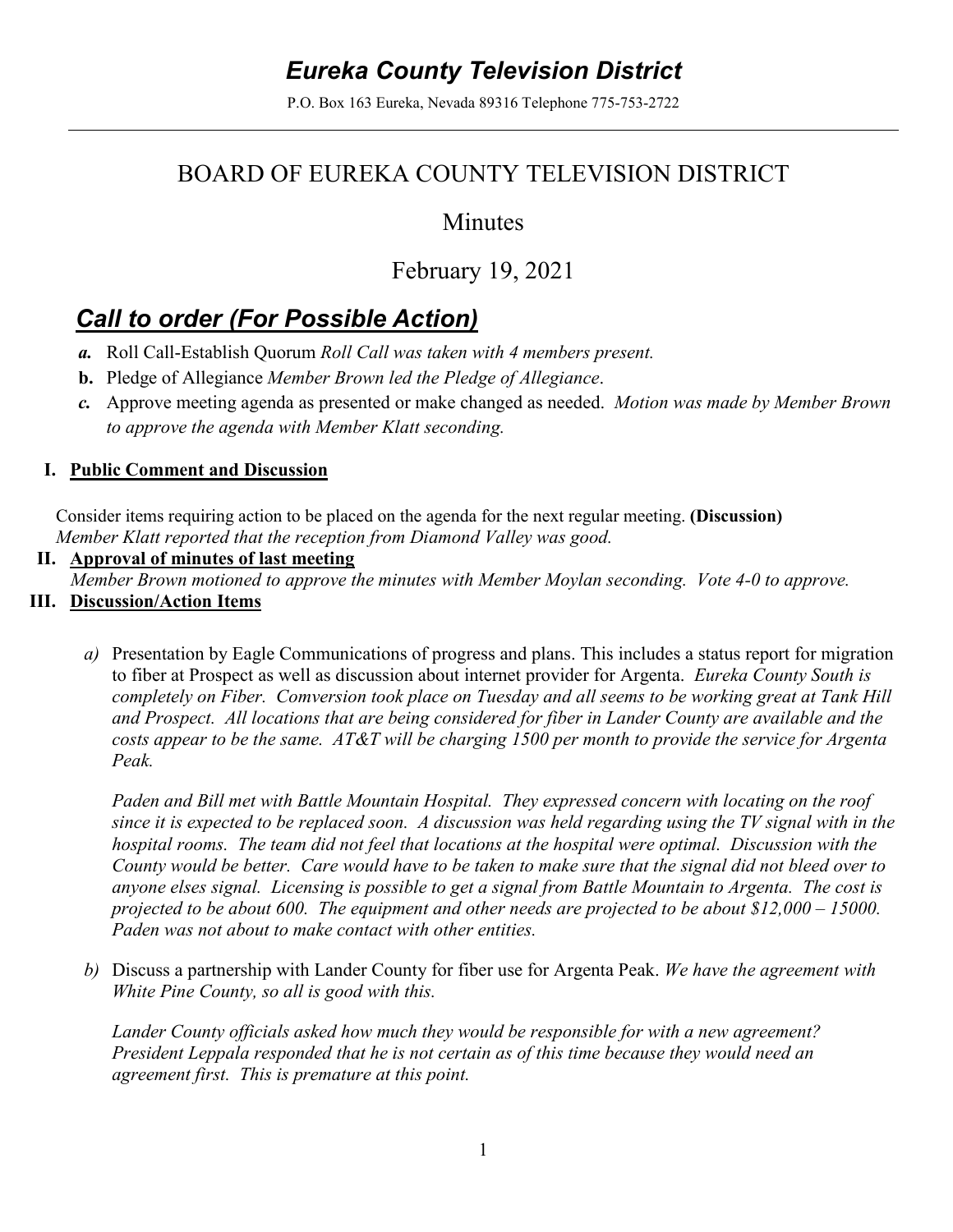- c) Discuss and prioritize equipment needs for Argenta Peak for connection to fiber feed. Authorize orders needed for establishing this connection. *Paden told the Board that the equipment still has not been quoted. Anywave has not supplied a quote yet. This is for a router and microwave. The rest of the equipment has already been ordered.*
- d) Discuss, Approve or Deny MOU with White Pine County TV regarding agreement to share costs on Humboldt County Feed.*Member Brown made a motion to approve the agreement with White Pine County. Member Klatt seconded. Vote 4-0 to approve.*
- e) Discuss replacing Leslie Lotspeich as secretary of the TV District. Leslie has indicated that she will not be able to perform services after May of 2021.*The Board reviewed the position opening description. Jan was identified as interested in the position. The position will be posted on the Diamond Valley Facebook page.*
- f) Expense Report **(For Possible Action)**

Eagle Communications: \$3000.00 maintenance agreement (February) Elko Television District: \$982.30 (February) Humboldt County Television District: \$ 823.04 (Fiber service to Humboldt County) (February) Switch Data Center \$ 1636.58 Leslie Lotspeich: \$1500. Administrative Duties (February) Any other bills received after the agenda was posted. No other bills were received. *Member Moylan motioned to approve the expenses with Member Klatt seconding. Vote 4-0 to approve.* 

#### **IV. Maintenance Report (For Discussion Only)**

- *a)* Mary's Mountain *Paden told the Board that he noted some minimal issues during the past month. He will check on the microwave on Mary's Mountain. He also said that the migration to fiber has helped to see the equipment.*
- b) White Pine County Feed and Programming
- c) Argenta Peak *Had to go to reset the generator*. *Loss of speed sensor led to a shutdown. Paden determined that it needs new coolant. Cummins said the speed sensor may need to be replaced in the near future.*
- *d)* Tank Hill *A generator monitor is set to be installed.*
- e) Prospect Peak *One community member indicated that she has problems even after the migration. There is speculation that she may have older equipment that is not able to receive the fiber feed as well. Or the receiver is extremely sensitive to minimal glitches. Paden is planning on making a trip to her home to check on this specifically.*
- f) Fiber Delivery *Lander County asked for a timeline regarding installation for fiber on Argenta. Paden told him that at this time, the target is before the end of the budget year. Bill reminded the Board that*  last year the installation of fiber to Prospect was delayed severely due to Corona Virus shut down.

#### **V. Discussion and possible approval of additional work, equipment & improvements at various sites –** *None at this time.*

- **VI. Old Business** *No old business at this time.*
- **VII. New Business** *President Leppala wanted to discuss the Las Vegas connection loss. He has heard discussion from community members regarding this station signal. He reminded the Board that this is not part of the DMA. Paden clarified that the Designated Market Area outlines what areas can have the major networks. An area that is assigned to someone else is not supposed to be able to broadcast from outside the DMA. President Leppala asked if Elko TV District had gotten in trouble with this in the recent past.*